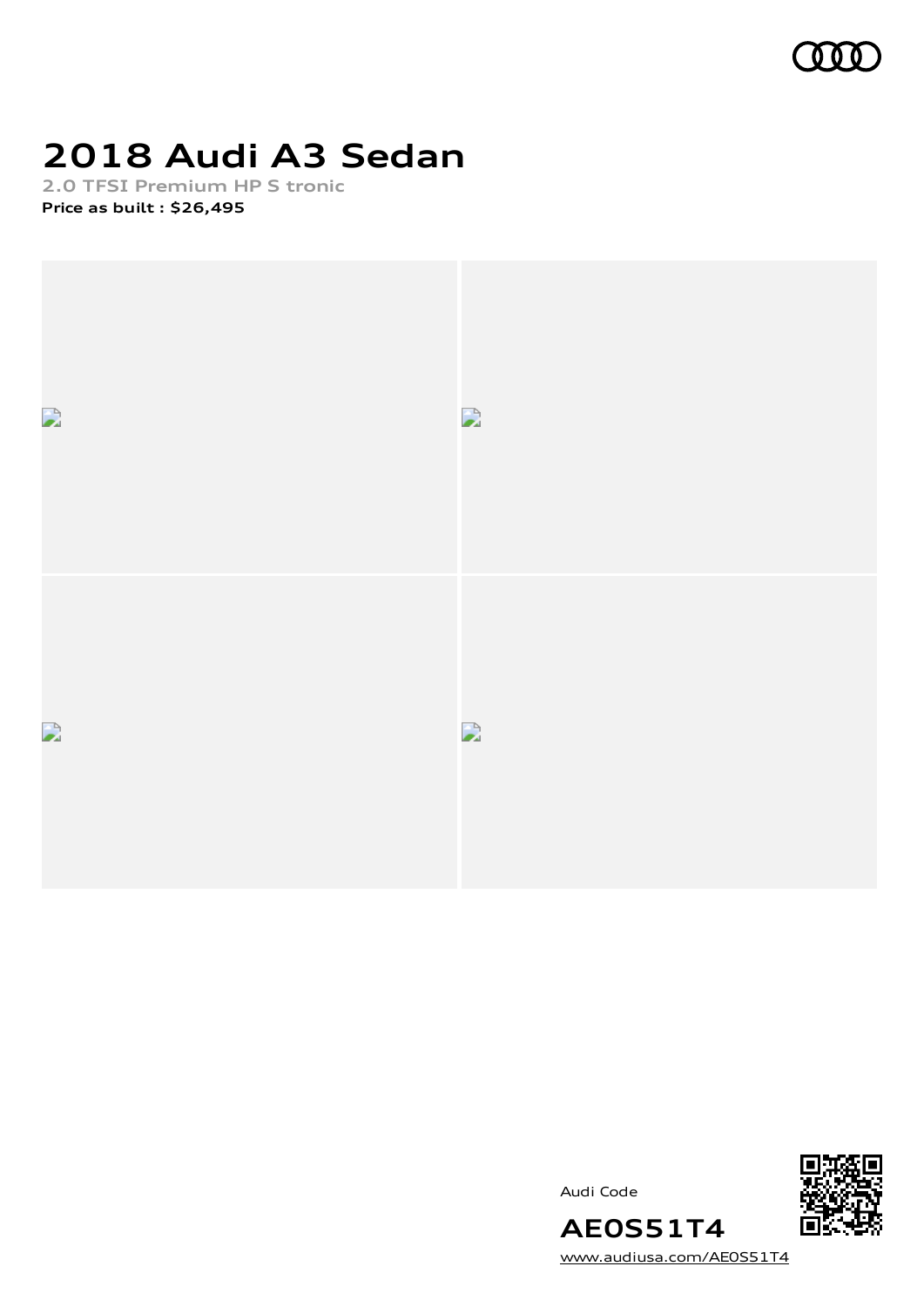### **Summary**

**Audi 2018 Audi A3 Sedan** 2.0 TFSI Premium HP S tronic

**Price as buil[t](#page-10-0)** \$26,495

### **Exterior colour**

Mythos Black metallic

### $\overline{\phantom{a}}$

#### **Further Information**

|                 | No           |
|-----------------|--------------|
| Mileage         | 46,200 miles |
| Type of vehicle | Used car     |

**Warranty**

#### **Interior colour**

| Seats     | Black |
|-----------|-------|
| Dashboard | Black |
| Carpet    | Black |
| Headliner | Black |

### **Audi Code** AE0S51T4

**Your configuration on www.audiusa.com** [www.audiusa.com/AE0S51T4](https://www.audiusa.com/AE0S51T4)

**Commission number** 77c7a8540a0e09af5ee7

#### **Technical Specifications**

| Engine type                  | Four-cylinder                                 |
|------------------------------|-----------------------------------------------|
| stroke                       | Displacement/Bore and 1,984/82.5 x 92.8 cc/mm |
| Torque                       | 221 @ 1,600 - 4,300 lb-ft@rpm                 |
| Top track speed              | 130 mph mph $1$                               |
| Acceleration (0 - 60<br>mph) | 6.6 seconds seconds                           |
| Recommended fuel             | Premium                                       |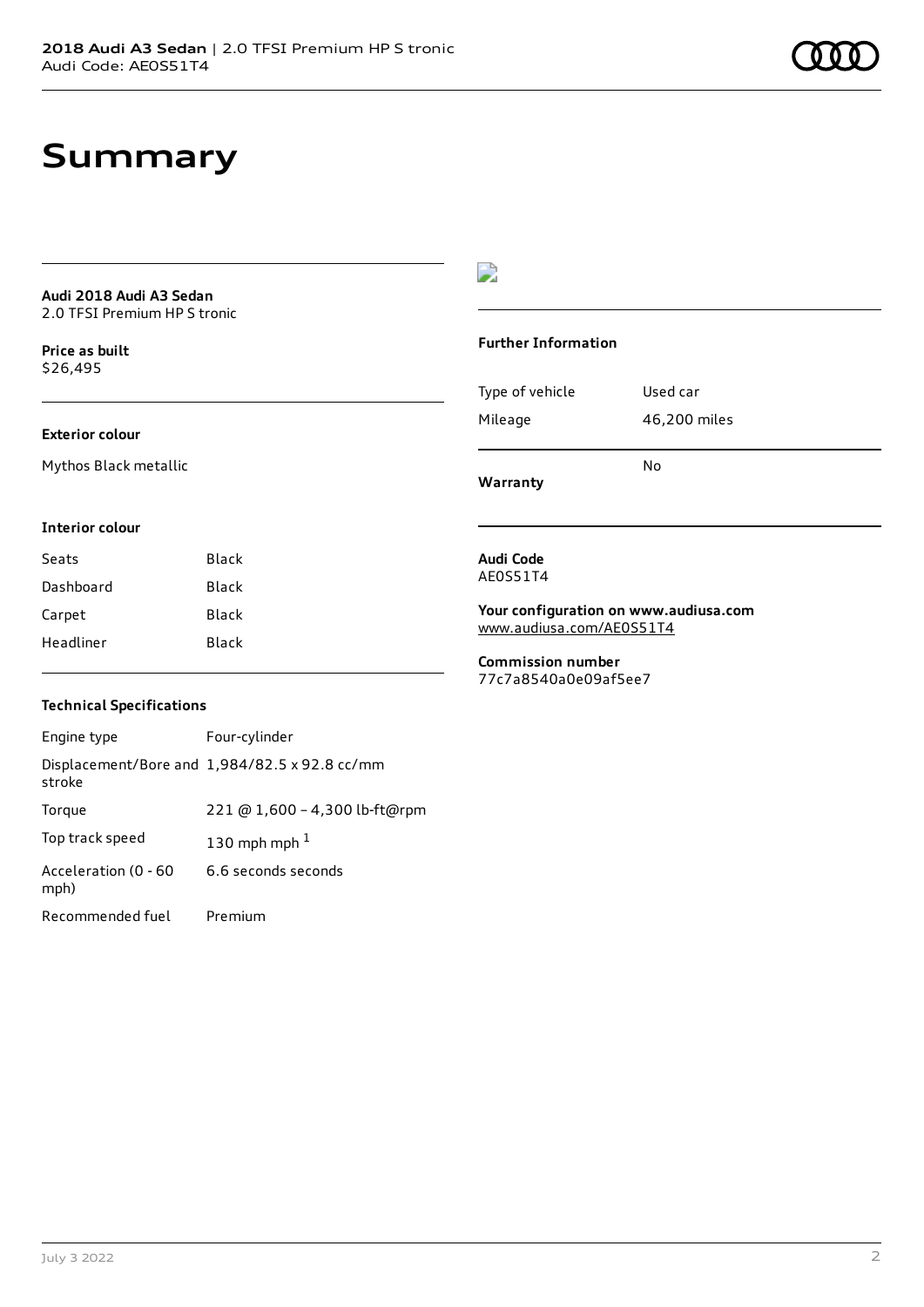# **Equipment**

Mythos Black metallic

Audi advanced key-keyless start, stop and entry

Sport suspension

18" 5-double-spoke design bi-color finish wheels

Convenience package

Ambient LED interior lighting package

Audi smartphone interface including Apple CarPlay™ and Google™ Android Auto™ for compatible devices

Connectivity package

MMI® radio











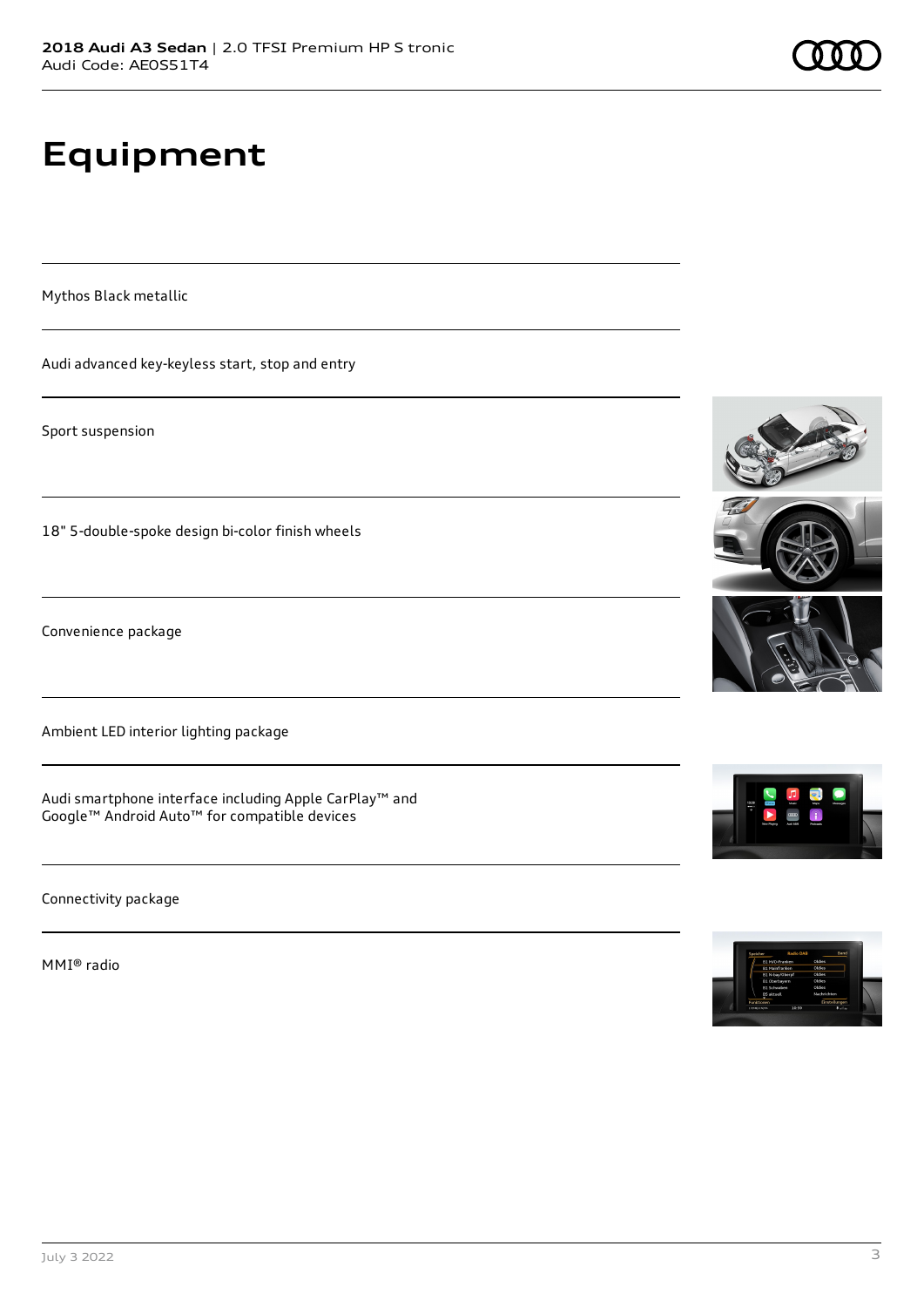### **Standard features**

**Safety and Security**

| 1AS   | Electronic Stability Control (ESC) with<br>traction control (ASR)   |
|-------|---------------------------------------------------------------------|
| UH1   | Electromechanical parking brake                                     |
| 8T2   | Cruise control with coast, resume and<br>accelerate features        |
| 6Y8   | Top track speed of 155 mph                                          |
| 4X3   | Front thorax side airbags and Sideguard®<br>head curtain airbags    |
| 4H3   | Integrated child door locks in rear doors                           |
| 1 N 3 | Electromechanical power steering                                    |
| 7K6   | Tire-pressure monitoring system                                     |
| 8N6   | Rain/light sensor for automatic windshield<br>wipers and headlights |
| 3B7   | Lower Anchors and Tethers for Children<br>(LATCH) in rear seats     |

#### **Exterior**

| 0PO  | Dual exhaust outlets with chrome tips                    |
|------|----------------------------------------------------------|
| 6XD  | Power-adjustable heated exterior side<br>mirrors         |
| 1S1  | Car jack                                                 |
| 9T 1 | Heated windshield washer nozzles                         |
| 0N4  | 4-link rear suspension                                   |
| 8IH  | Xenon plus headlights with LED daytime<br>running lights |
| 8TB  | Rear fog lights                                          |
| HX9  | 18" 225/40 all-season tires                              |
| 8SK  | LED taillights                                           |
| 4KC  | Side and rear windows in heat-insulating<br>glass        |

# 4UB Driver and front-passenger advanced airbags 4ZE Black trim around exterior side windows **Interior**

**Exterior**

| interior        |                                                                                                                   |
|-----------------|-------------------------------------------------------------------------------------------------------------------|
| QJ1             | Aluminum interior package (climate control<br>vent and door handle surrounds, mirror and<br>window control trims) |
| 3FB             | Panoramic sunroof                                                                                                 |
| 7M3             | Aluminum door sill inlays                                                                                         |
| 6NQ             | Black cloth headliner                                                                                             |
| 9AK             | Dual-zone automatic climate control                                                                               |
| 412             | Manual-dimming interior rear view mirror                                                                          |
| 1 XW            | Three-spoke multifunction steering wheel                                                                          |
| 6E3             | Front center armrest                                                                                              |
| 7F <sub>9</sub> | Leather-wrapped gear selector                                                                                     |
| 3 <sub>NU</sub> | Load-through facility                                                                                             |
| 7HA             | Without extended leather package                                                                                  |
| N4M             | Leather seating surfaces                                                                                          |
| 4A3             | <b>Heated front seats</b>                                                                                         |
| 5MA             | Micrometallic Silver inlays                                                                                       |

### **Infotainment and Driver Assistance**

| 6K2 | Audi pre sense® front with pedestrian<br>protection |
|-----|-----------------------------------------------------|
| 7W1 | Audi pre sense <sup>®</sup> basic                   |
| KA2 | Rear view camera                                    |
| 9VD | Audi sound system                                   |
| 9S5 | Driver information system                           |
|     |                                                     |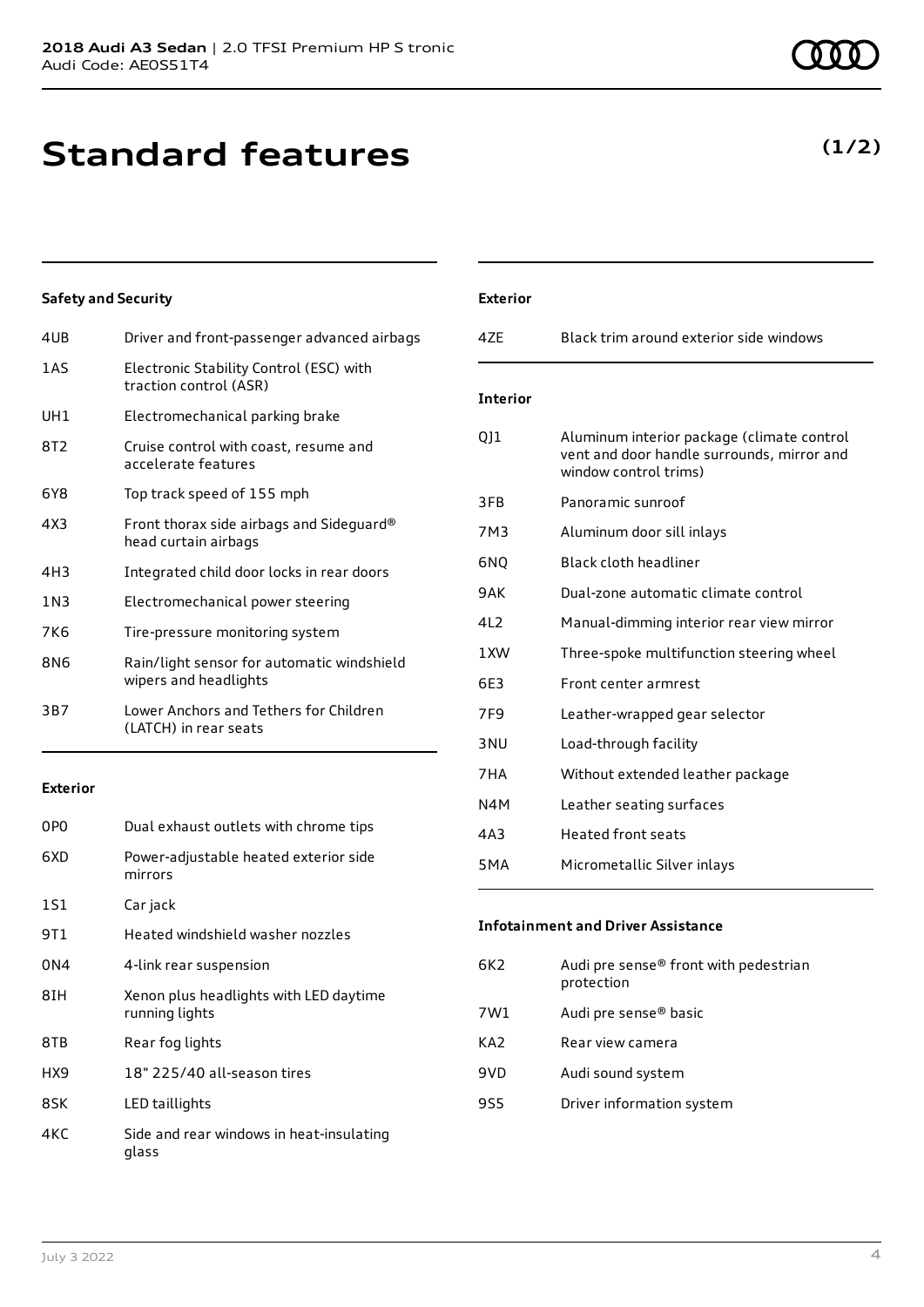**(2/2)**

### **Standard features**

### **Infotainment and Driver Assistance**

| Sirius XM <sup>®</sup> Satellite Radio<br>QV3 |
|-----------------------------------------------|
|-----------------------------------------------|

9ZX BLUETOOTH® wireless technology preparation for compatible devices

July 3 2022 5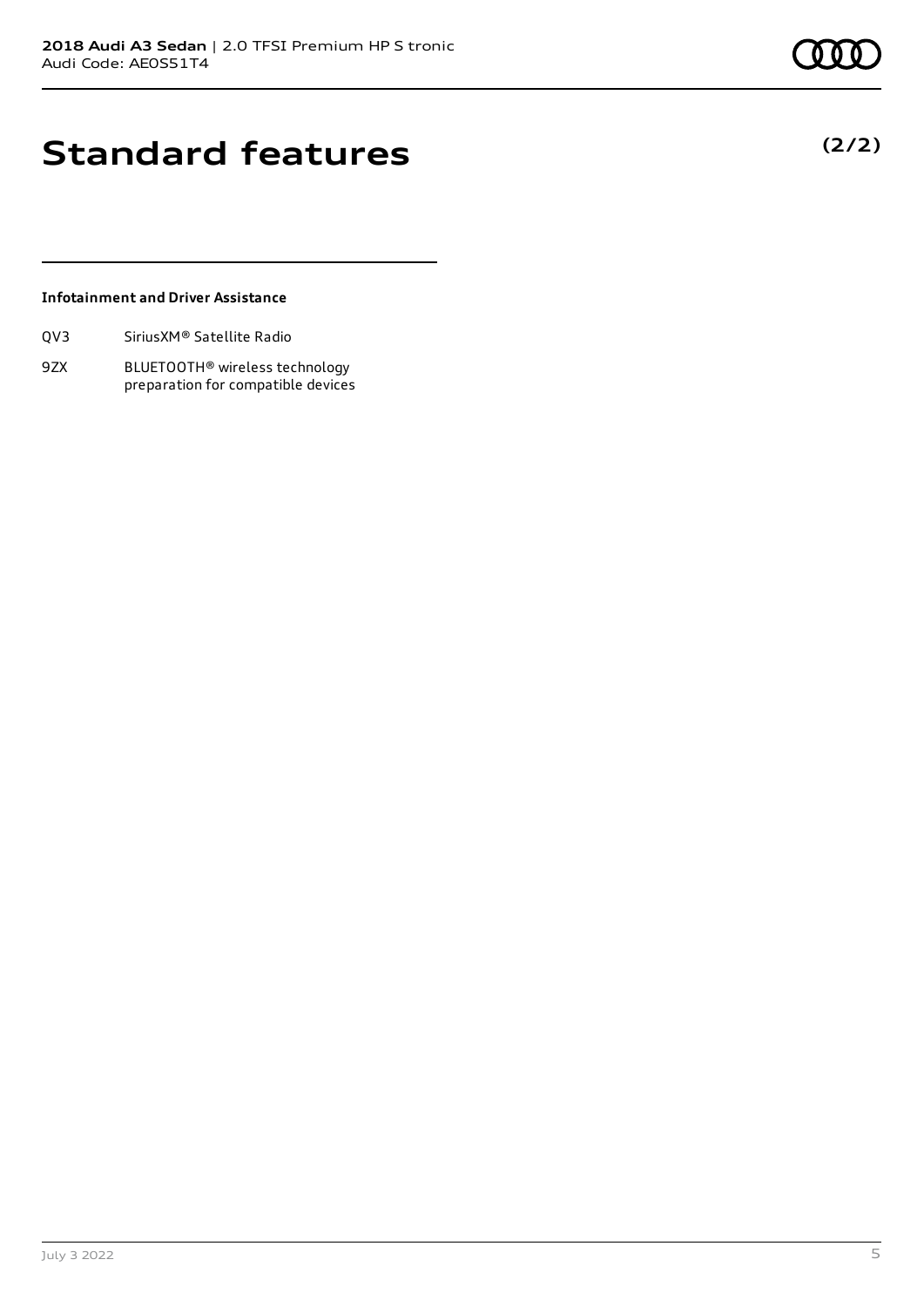10 Speakers, 4-Wheel Disc Brakes, ABS brakes, Air Conditioning, Alloy wheels, AM/FM radio: SiriusXM, Antiwhiplash front head restraints, Automatic temperature control, Brake assist, Bumpers: body-color, CD player, Delay-off headlights, Driver door bin, Driver vanity mirror, Dual front impact airbags, Dual front side impact airbags, Electronic Stability Control, Exterior Parking Camera Rear, Four wheel independent suspension, Front anti-roll bar, Front Bucket Seats, Front Center Armrest, Front dual zone A/C, Front reading lights, Heated door mirrors, Heated Front Bucket Seats, Heated front seats, High intensity discharge headlights: Xenon plus, Illuminated entry, Knee airbag, Leather Seating Surfaces, Leather Shift Knob, Leather steering wheel, Low tire pressure warning, Occupant sensing airbag, Outside temperature display, Overhead airbag, Panic alarm, Passenger door bin, Passenger vanity mirror, Power door mirrors, Power driver seat, Power moonroof, Power steering, Power windows, Radio data system, Rain sensing wipers, Rear anti-roll bar, Rear fog lights, Rear reading lights, Rear seat center armrest, Rear window defroster, Remote keyless entry, Security system, Speed control, Speed-sensing steering, Speed-Sensitive Wipers, Split folding rear seat, Steering wheel mounted audio controls, Tachometer, Telescoping steering wheel, Tilt steering wheel, Traction control, Trip computer, Turn signal indicator mirrors, Variably intermittent wipers, Wheels: 7.5 x 17 5-Arm-Design. 26/35 City/Highway MPG Every Used car gets the following....Free Carfax on every car, Free 24hr Roadside assistance, 3-Day exchange no questions asked, Clear no Haggle pricing..... Call, Click, or stop by. - Air Conditioning, Climate Control, Dual Zone Climate Control, Cruise Control, Power Steering, Power Windows, Power Mirrors, Leather Steering Wheel, Leather Shifter, Power Drivers Seat, Memory Seat Position, Clock, Tachometer, Digital Info Center, Tilt Steering Wheel, Telescoping Steering Wheel, Steering Wheel Radio Controls, Sunroof, Moonroof, Driver Airbag, Passenger Airbag, Side Airbags, Keyless Entry, Security System, ABS Brakes, Traction Control, Dynamic Stability, Rear Defogger, Fog Lights, Intermittent Wipers, AM/FM, CD Player, Anti-Theft, Wheels: 7.5 x 17 5-Arm-Design, Heated Front Bucket Seats, Leather Seating Surfaces, 4-Wheel Disc Brakes, Front Bucket Seats, Front Center Armrest, Anti-whiplash front head restraints, Automatic temperature control, Brake assist, Bumpers: body-color, Delay-off headlights, Driver door bin, Driver vanity mirror, Dual front impact airbags, Dual front side impact airbags, Four wheel independent suspension, Front anti-roll bar, Front reading lights, Heated door mirrors, Heated front seats, Illuminated entry, Knee airbag, Low tire pressure warning, Occupant sensing airbag, Outside temperature display, Overhead airbag, Passenger door bin, Passenger vanity mirror, Power door mirrors, Power driver seat, Radio data system, Rain sensing wipers, Rear anti-roll bar, Rear reading lights, Rear seat center armrest, Split folding rear seat, Telescoping steering wheel, Turn signal indicator mirrors, 10 Speakers, High intensity discharge headlights: Xenon plus, Exterior Parking Camera Rear Bluetooth, Carpeted Floor Mats, Center Arm Rest, Child Proof Door Locks, Daytime Running Lights, Front Heated Seats, Heated Mirrors, HID Headlamps, Rear Fog Lamps, Reverse Camera, Roll Stability Control, Si...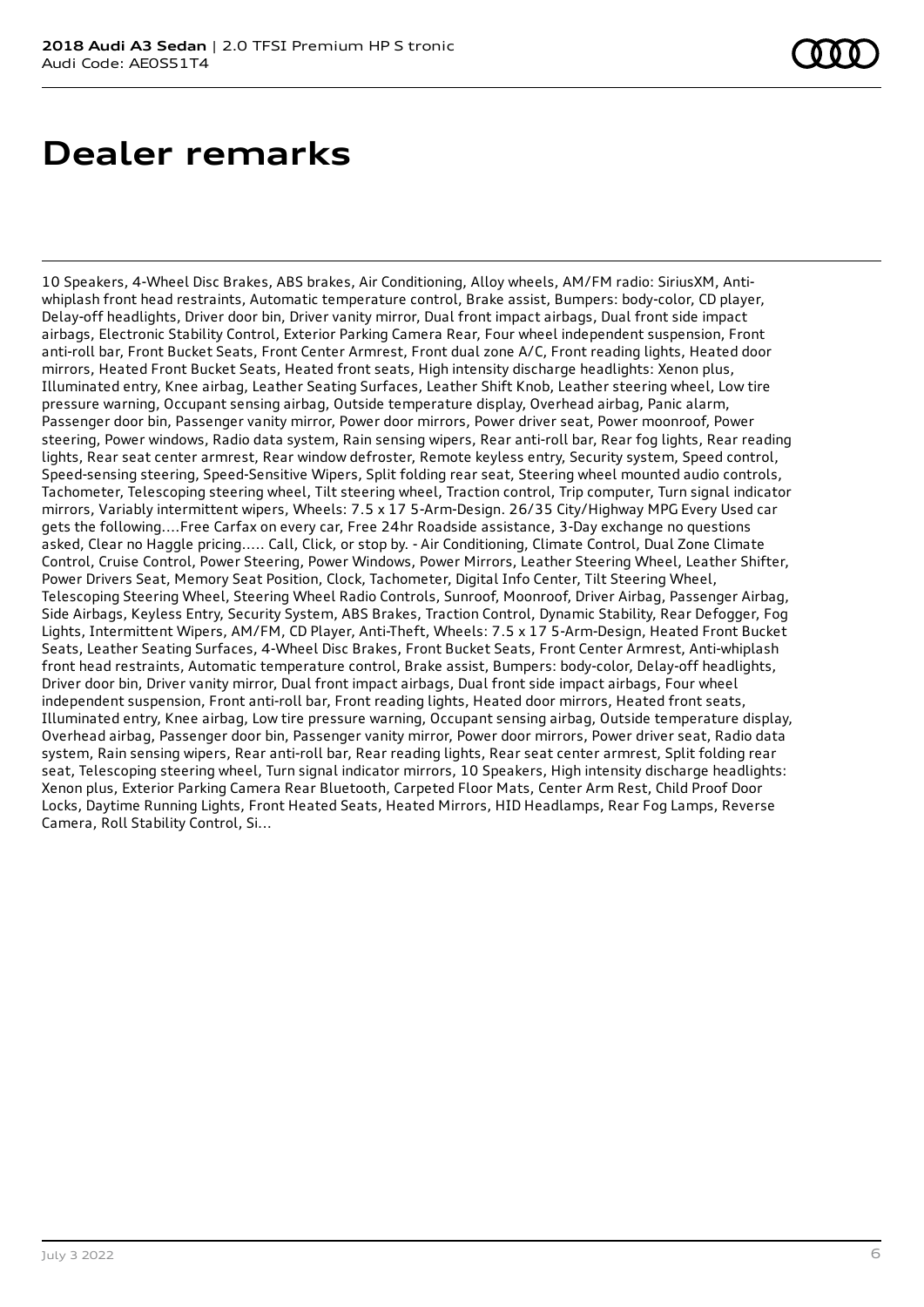### **Technical Specifications**

### **Engineering | Performance**

| Engine type                                 | Four-cylinder                                        | Gear ratios: 6th         | 0.755:1                                         |
|---------------------------------------------|------------------------------------------------------|--------------------------|-------------------------------------------------|
| Power Level                                 | 40                                                   | Gear ratios: 7th         | 0.635:1                                         |
| Displacement                                | 2.01                                                 | Gear ratios: Reverse     | 2.901:1                                         |
| Max. output ps/hp                           | 186 @ 4,400 - 6,000 @ rpm                            | Drivetrain type          | S tronic <sup>®</sup> dual-clutch               |
| Torque                                      | 221 @ 1,600 - 4,300 lb-ft@rpm                        | Gear ratios: Final Drive | 1st-5th 4.769: 1, 6th-7th &                     |
| Valvetrain                                  | 16-valve DOHC                                        |                          | Reverse 3.444: 1                                |
| Acceleration (0 - 60                        | 6.6 seconds seconds                                  | Gear ratios: 4th         | 0.925:1                                         |
| mph)                                        |                                                      | Transmission             | Seven-speed S tronic <sup>®</sup> dual-cluto    |
| Engine block                                | Cast-iron                                            |                          | automatic transmission with fror<br>wheel drive |
| Induction/fuel injection Turbocharged/TFSI® |                                                      | Gear ratios: 5th         | 0.705:1                                         |
| Cylinder head                               | Aluminum-alloy                                       | Gear ratios: 2nd         | 2.750:1                                         |
| stroke                                      | Displacement/Bore and $1,984/82.5 \times 92.8$ cc/mm | Gear ratios: 3rd         | 1.767:1                                         |
| Top track speed <sup>1</sup>                | 130 mph mph                                          | Gear ratios: 1st         | 3.400:1                                         |

### **Electrical system**

| Alternator | 14 Volts - 320A |
|------------|-----------------|
| Battery    | 12 Volts - 59Ah |

### **Transmission | Drivetrain**

| Gear ratios: 7th         | 0.635:1                                                                                            |
|--------------------------|----------------------------------------------------------------------------------------------------|
| Gear ratios: Reverse     | 2.901:1                                                                                            |
| Drivetrain type          | S tronic® dual-clutch                                                                              |
| Gear ratios: Final Drive | 1st-5th 4.769: 1, 6th-7th &<br>Reverse 3.444: 1                                                    |
| Gear ratios: 4th         | 0.925:1                                                                                            |
| Transmission             | Seven-speed S tronic <sup>®</sup> dual-clutch<br>automatic transmission with front-<br>wheel drive |
| Gear ratios: 5th         | 0.705:1                                                                                            |
| Gear ratios: 2nd         | 2.750:1                                                                                            |
| Gear ratios: 3rd         | 1.767:1                                                                                            |
| Gear ratios: 1st         | 3.400:1                                                                                            |
|                          |                                                                                                    |

### **Steering**

| Steering type                              | Electromechanical power steering<br>system |
|--------------------------------------------|--------------------------------------------|
| Turning diameter, curb- 36.1 ft<br>to-curb |                                            |
| Steering ratio                             | 15.3:1                                     |

#### **Suspension**

| Front axle | MacPherson strut front suspension |
|------------|-----------------------------------|
| Rear axle  | Four-link rear suspension         |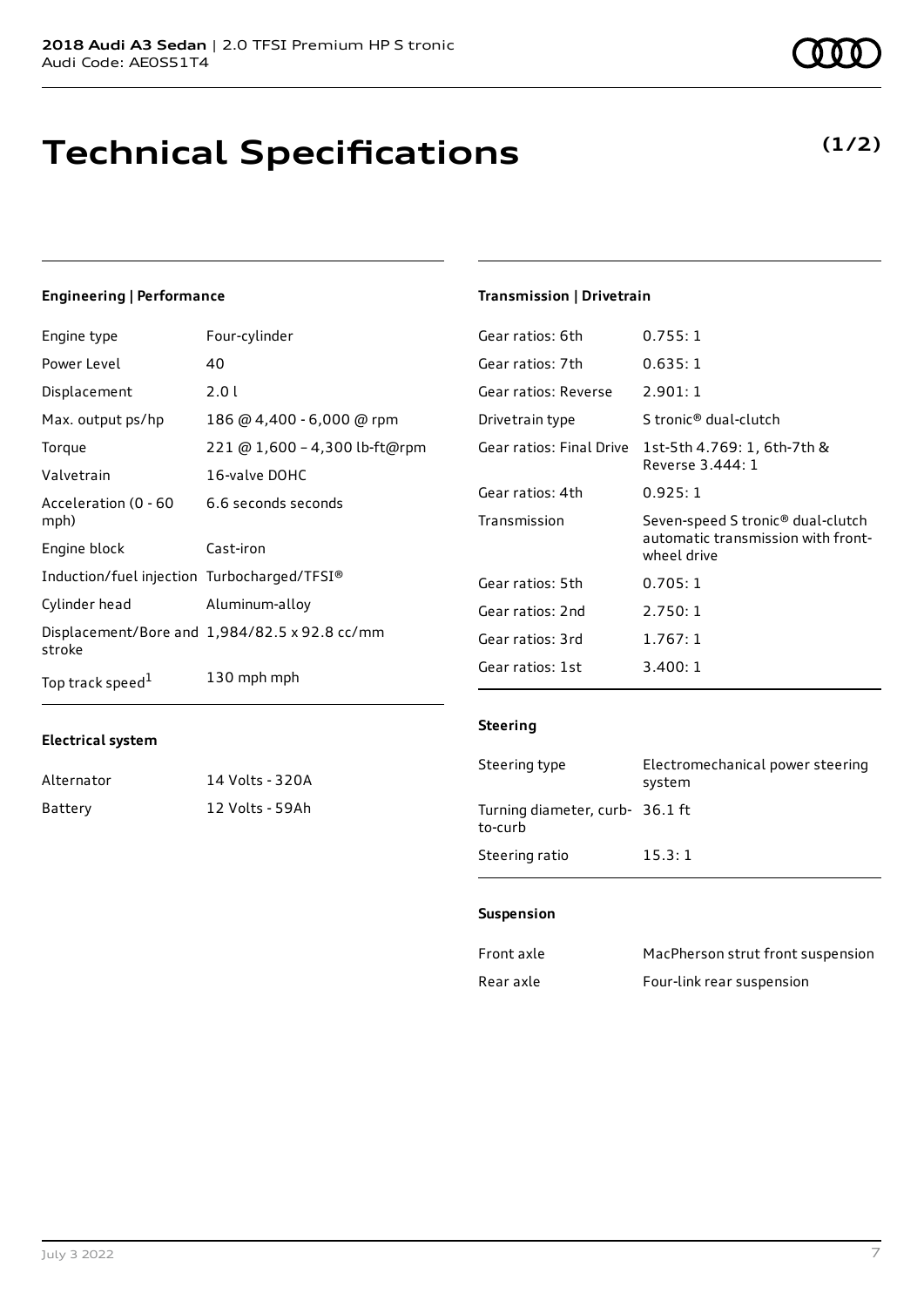### **Technical Specifications**

### **Brakes**

| <b>Front brakes</b>  | 12.3 (ventilated disc) in                                                                         | Seating capacity                       |
|----------------------|---------------------------------------------------------------------------------------------------|----------------------------------------|
| Rear brakes          | 10.7 (solid disc) in                                                                              | Shoulder room, re                      |
| Parking brake        | Electromechanical                                                                                 | Head room with fi<br>sunroof           |
| <b>Body</b>          |                                                                                                   | Leg room, rear                         |
|                      |                                                                                                   | Shoulder room, fr                      |
| Material             | Lightweight construction<br>technology – fully galvanized steel<br>unibody with aluminum hood and | Head room with re<br>sunroof           |
|                      | front subframe                                                                                    | Leg room, front                        |
| Corrosion protection | Multistep anti-corrosion protection                                                               | Cargo volume, rea<br>seatbacks un/fold |

#### **Warranty | Maintenance**

| Warranty    | 4-year/50,000-mile Audi New<br>Vehicle Limited Warranty                       |
|-------------|-------------------------------------------------------------------------------|
| Maintenance | 12-month/10,000-mile (whichever<br>occurs first) NO CHARGE first<br>scheduled |

#### **Exterior Measurements**

| Height                        | 55.7 in                       |
|-------------------------------|-------------------------------|
| Length                        | 175.5 (175.7 with S line®) in |
| Wheelbase                     | 103.8 in                      |
| Drag coefficient              | 0.30 Cw                       |
| Overall width with<br>mirrors | 77.2 in                       |
| Track rear                    | 60.1 in                       |
| Track front                   | 61.2 in                       |
| Curb weight                   | 3,197 lb                      |

#### **Interior measurements**

| Seating capacity                          | 5                     |
|-------------------------------------------|-----------------------|
| Shoulder room, rear                       | 53.0 in               |
| Head room with front<br>sunroof           | $36.5$ in             |
| Leg room, rear                            | 35.1 in               |
| Shoulder room, front                      | 54.8 in               |
| Head room with rear<br>sunroof            | $36.1$ in             |
| Leg room, front                           | 41.2 in               |
| Cargo volume, rear<br>seatbacks up/folded | 12.3/N/A cu ft, cu ft |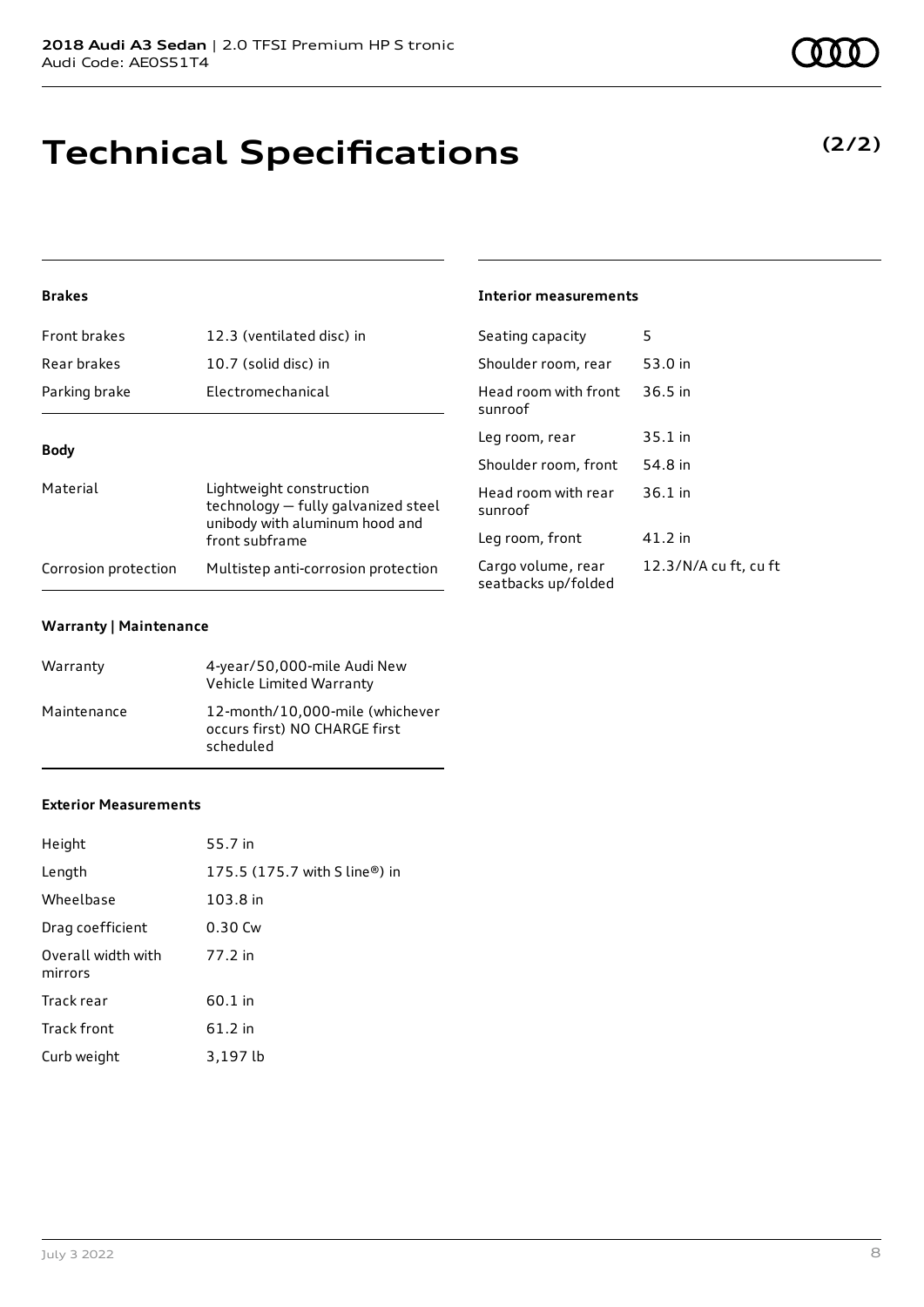### **Consumption- and emission**

**Consumption by NEDC**

combined 29 mpg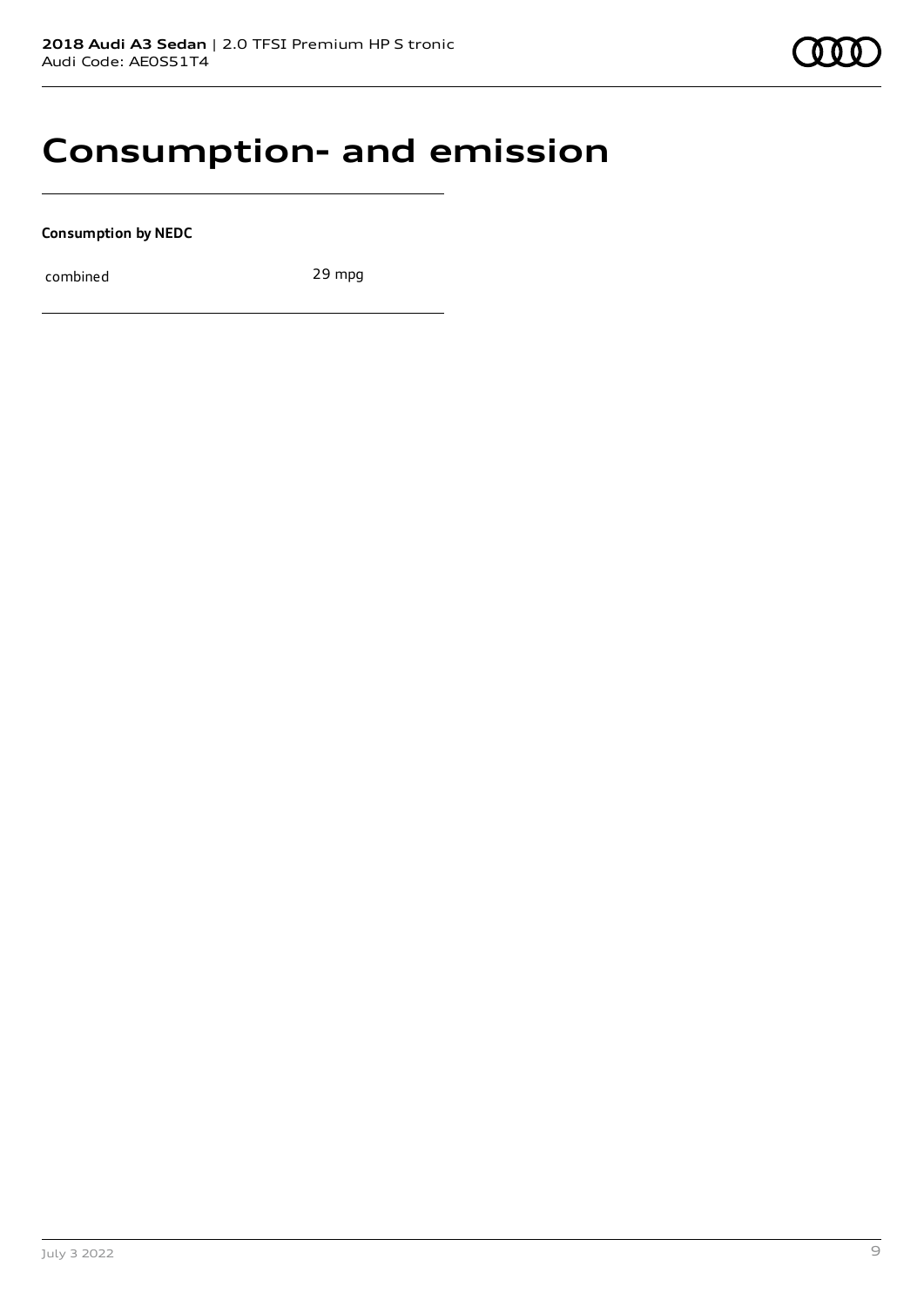### **Contact**

Dealer **Audi Chandler**

7460 W Orchid Ln 85226 Chandler AZ

Phone: +14809410000 FAX: 4804213225

www: [https://www.audichandler.com](https://www.audichandler.com/)